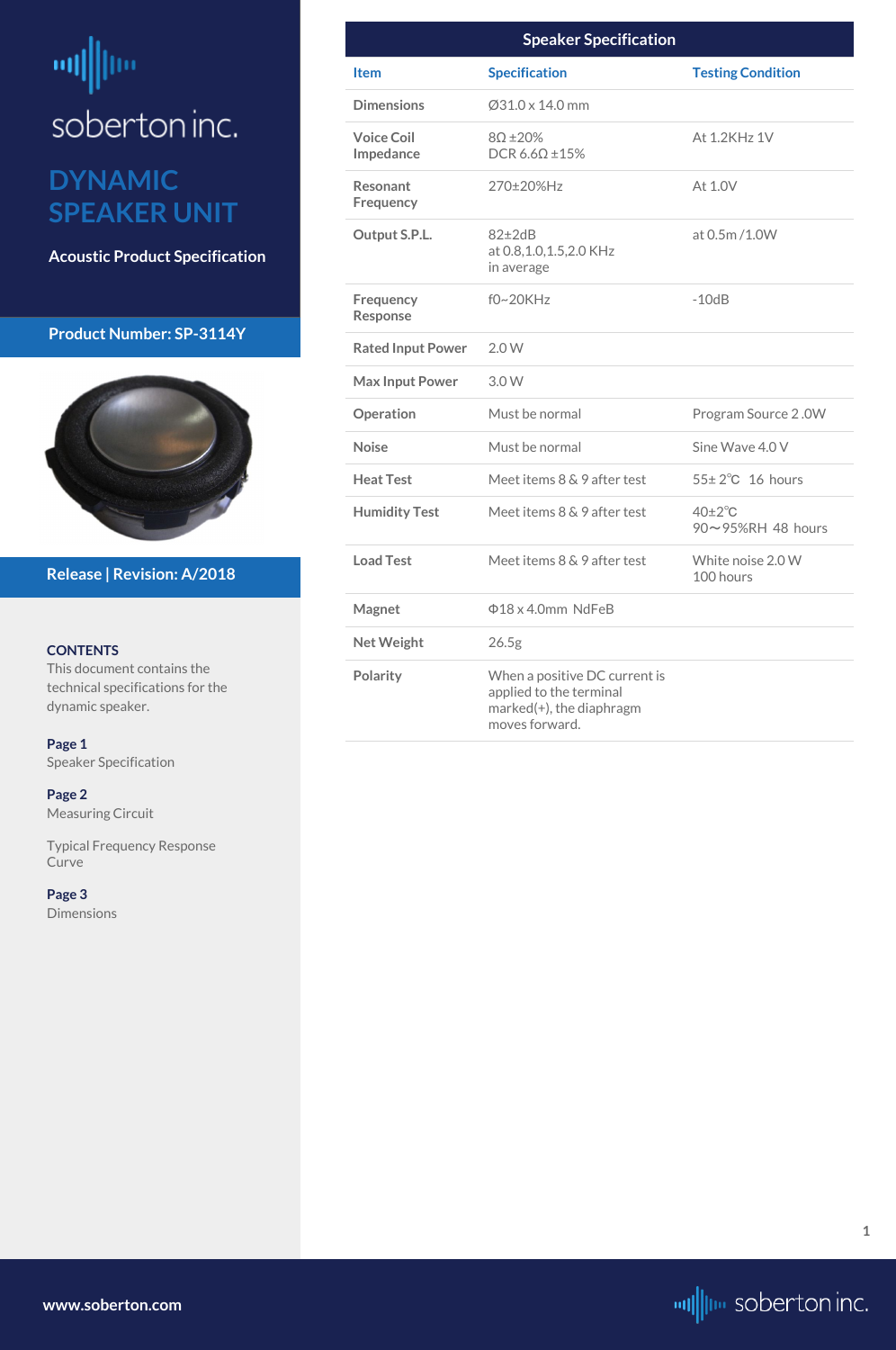# <span id="page-1-0"></span>ᆒ soberton inc.

# **DYNAMIC SPEAKER UNIT**

**Acoustic Product Specification**

#### **Product Number: SP-3114Y**



#### **CONTENTS**

This document contains the technical specifications for the dynamic speaker.

**[Page 1](#page-0-0)** [Speaker Specification](#page-0-0)

**Page 2** Measuring Circuit

Typical Frequency Response Curve

**[Page 3](#page-2-0)** [Dimensions](#page-2-0)

**Release | Revision: A/2018**

## **Measuring Circuit**



MEASUREMENT

**[www.soberton.com](http://www.soberton.com)**



## **Typical Frequency Response Curve**